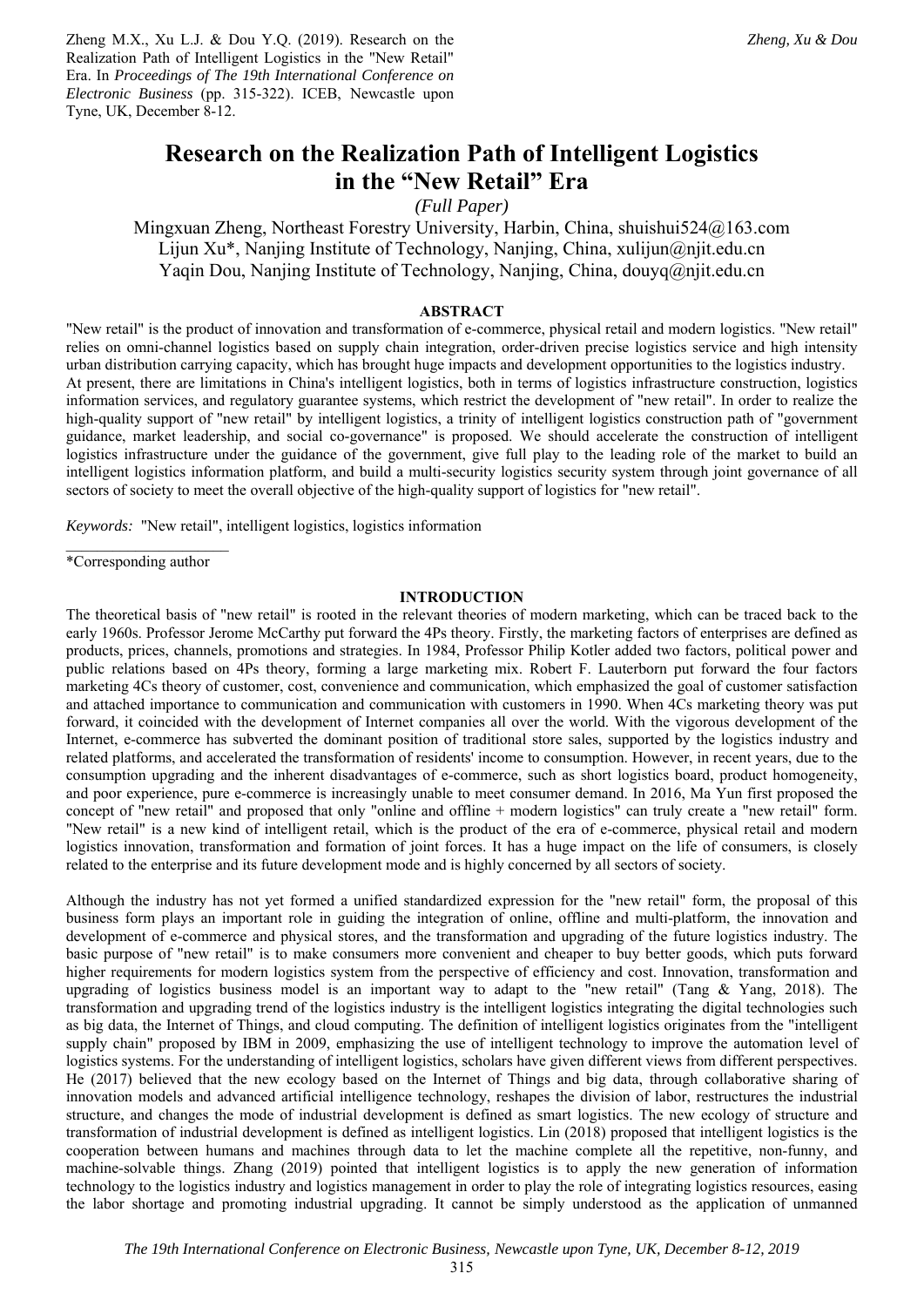warehouse, unmanned vehicle and UAV. Intelligent logistics is the dialectic of dynamic concept and definite mode, which is not only a problem at the technical level, but also a concept of system integration (Wang, 2014). Intelligent logistics presents advanced features such as comprehensive perception, automated execution, intelligent decision-making, and deep collaboration (Zhang, 2019). It emphasizes the innovation of automation, visualization, controllability, intelligence and network of logistics with the fine, dynamic and scientific management mode (Wang, 2016). Foreign scholars have studied intelligent logistics from the perspective of intelligent city. Russo, Rindone, and Panccio (2016) took the urban intelligent logistics solution as a case study and verified the way to implement the European Intelligent City. As a new social infrastructure, intelligent logistics connects consumers and suppliers. Building an efficient intelligent logistics system is of great and far-reaching significance to promote the cost reduction and efficiency improvement of the logistics industry and better serve the national development strategy. At present, clarifying the important limitations in the development process of China's intelligent logistics, recognizing the new requirements of "new retail" on China's intelligent logistics, and constructing a scientific and reasonable implementation path of intelligent logistics, is conducive to promoting the high-quality development of "new retail"

# **LIMITATIONS OF INTELLIGENT LOGISTICS DEVELOPMENT IN THE "NEW RETAIL" ERA**

At present, some enterprises in China have begun to practice intelligent logistics, and the government has also given policy support in the development of intelligent logistics. However, China's intelligent logistics is far behind developed countries such as Japan and the United States. There are a lot of outstanding problems to be solved in terms of intelligent logistics infrastructure, logistics information standards, information platform services, regulatory and security systems Problem. Yu (2019) pointed out that there are some problems in the development of intelligent logistics, such as slow formulation of industry standards, insufficient enterprise scale, backward infrastructure, imperfect information platform, low level of intelligent terminal logistics and lack of professional talents. In order to vigorously promote the development process of intelligent logistics in China and promote the transformation of modern logistics operation models, it is of great significance to correctly understand the obstacles facing the development of intelligent logistics in China (Wang & Lin, 2019).

#### **Weak Intelligent Logistics Infrastructure**

Compared with developed countries, China's intelligent logistics started late, and the level of intelligent logistics infrastructure and Internet infrastructure is seriously insufficient, which makes it difficult to achieve intelligent matching and operation between all aspects of logistics. The weakness of intelligent logistics infrastructure is mainly manifested in the imperfect layout of national logistics hub, relatively backward regional intelligent logistics distribution center and poor comprehensive service capacity of commercial logistics infrastructure. Although China has invested a lot in the digital transformation of traditional logistics and the construction of national intelligent logistics backbone network, which has contributed to the cost reduction and efficiency increase of the logistics industry, there are still many problems in the overall layout of public logistics infrastructure construction, such as the poor matching of top-level design and planning route, the dislocation of intelligent logistics investment and financing, and the urban-rural distribution system However, the weakness restricts the development of many high-quality logistics parks in the direction of multi-functional integration, and affects the overall process of intelligent logistics development. Many regional logistics distribution centers are still limited to the storage and self-use stage, and have not completed the intelligent upgrading and transformation, unable to play the social service function. In some cities, especially some small and medium-sized cities, public storage and distribution centers have not been set up in shopping malls and commercial pedestrian streets, and the level of information sharing is still at a low level. The end of public express is constructed repeatedly, and the application scope of self-lifting equipment is small, which has not yet been promoted and opened in many communities and business circles. Due to the lack of efficient logistics information technology in China's logistics enterprises as a support, the lagging of data infrastructure directly leads to higher logistics costs, which seriously affects the quality of logistics services.

#### **Backward Intelligent Logistics Information Platform and Information Standards**

The logistics information platform for users to publish information and share services is an indispensable core competitiveness of logistics enterprises. In 2016, there was a lack of information interconnection between more than 70 million small and medium-sized enterprises and individual businesses across the country. The phenomenon of "Information Island" was prominent. The index value of logistics data infrastructure was only 18.8, which was still in the initial stage of development. Backward information technology, poor information exchange and weak integration of information resources have become important obstacles for logistics enterprises to optimize business process, build credit evaluation system and obtain formal financial resources. The application function of logistics information platform has not been given full play. At present, most enterprises' logistics information platform is mainly used for information release. Few enterprises can use the information platform to realize the application functions of logistics finance, logistics transaction, sharing supervision and supply chain management integrated service. In order to eliminate the barriers of information communication between different enterprises, it is necessary to realize the data exchange and information docking between the logistics enterprise platform and the production system and the circulation system platform, as well as the integration and interaction between the systems (Mao, 2018), and to standardize the relevant codes. At present, there is a general lack of basic standards for logistics information in China. The information system interfaces between logistics enterprise platforms and customer production, transportation systems and other platforms are not consistent. The formulation and modification of relevant business standards and technical standards are also difficult to meet the needs of logistics development. On the one hand, customers are unable to achieve mass business data entry according to standards, on the other hand, many personalized interfaces reduce logistics Operation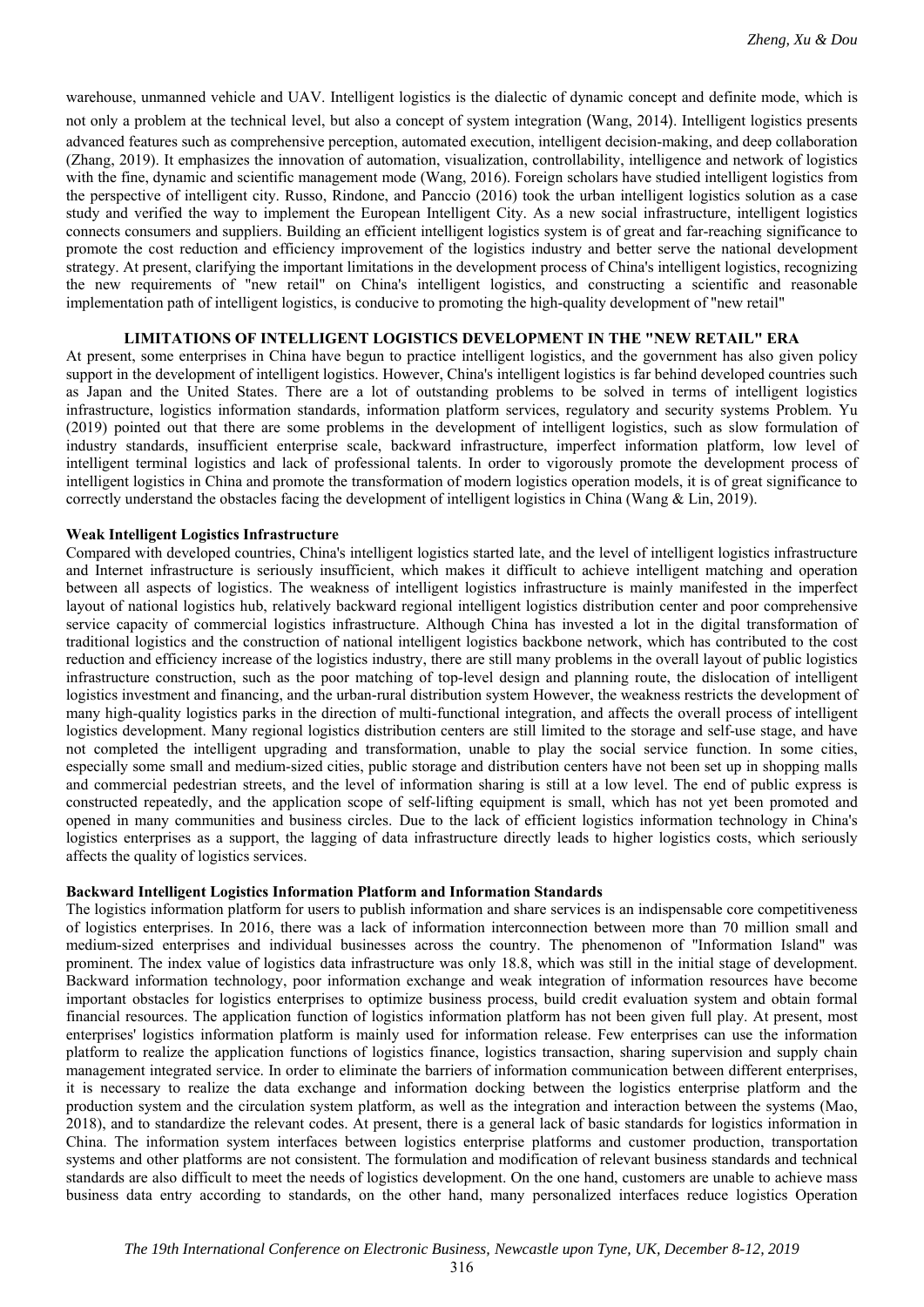efficiency of the enterprise. It is worth noting that the logistics information platform and information system are independent, and the logistics network is not compatible with each other, which will not only make the information exchange, information sharing and business collaboration between enterprise systems in the industrial chain difficult to achieve, but also increase the time and cost of goods from manufacturers to consumers.

## **Imperfect social Supervision and Security System of Intelligent Logistics**

Intelligent logistics is a local market involving multiple departments. The behavior coordination among the participants is different from the direct control of the upper and lower levels within the enterprise, and more emphasis is placed on the cooperation between the networked virtual organizations. The network operation mode of breaking the enterprise boundary and ownership restriction makes the relevant regulatory system, especially the tax system, unable to adapt, which is easy to breed part of the intelligent logistics business model wandering in the gray area (He, 2017). The division of logistics management departments and operating enterprises is a phenomenon that separates the logistics management authority that originally belonged to the same system resources to different departments, restricting the formation of a social logistics distribution system. On the one hand, chaotic multi-part supervision methods are likely to cause regulatory gaps or excessive supervision. In order to cope with the supervision of different administrative departments, enterprises will consume a lot of financial, material and human resources and increase the operating burden of the enterprise. On the other hand, poor service attitudes, unclear complaints agencies, customers unable to dynamically grasp logistics information, difficulties in complaints, etc. will also trouble consumers. Intelligent logistics uses Internet technology to build an industrial ecosystem. The traditional familiar cooperation mode in the past will be broken. The scope of participants in the system will be greatly expanded than in the past. It will maintain many strange relationships and form normal market transactions. It is necessary to pay more attention to the construction of laws and regulations and social integrity system. In addition, most small and medium-sized logistics enterprises are struggling in the construction of intelligent logistics due to the lack of joint support of high-end elements such as scientific and technological innovation, financial resources and human capital. Despite the introduction of intelligent logistics technology, there is no corresponding capital guarantee and the lack of intelligent logistics professionals, which greatly hinders the development of intelligent logistics.

# **REQUIREMENTS OF "NEW RETAIL" ON DEVELOPMENT OF INTELLIGENT LOGISTICS**

As a key element of "new retail", logistics has attracted wide attention of the academic community. Many scholars believe that "new retail" is the subversion and reconstruction of the original retail format and puts forward new requirements for the logistics industry (Ren, 2018). Logistics is indispensable in "new retail" and it also is the support and guarantee of "new retail" (Ma, 2018; Zhang, 2018). Logistics is an important service factor for the competitiveness of the new retail enterprises (Wei & Di, 2018). Under "new retail" mode, the future logistics market will move towards omni-channel logistics, and express companies will focus more on the direction of urban logistics distribution (Shen, 2017). Terminal real-time logistics has become an important part of the development of new logistics (Ma, 2018). "New retail" will fully affect the development model of the logistics industry. Online and offline integration, and service product integration are an inevitable trend. In order to improve the level of management of goods and services in physical stores, better satisfy the consumer experience, and improve the efficiency of business flow configuration, offline entities and channels must develop digitally. At the same time, offline store products will also interact with online data to achieve seamless integration between traditional retail digitalization and online e-commerce offline. Therefore, driven by "new retail", manufacturers' goods will shift from pure e-commerce configuration to offline digital configuration. "New retail" is a new business form to open up "online network ecological economy + offline real community economy". However, the quality and effect of all channel circulation, which is deeply integrated online and offline, depends on the efficient support of logistics links. Therefore, we will consider the limitations of China's intelligent logistics development in the era of "new retail" and analyze the requirements of "new retail" for the development of intelligent logistics on the basis of previous research in this section.

## **Integration of Omni-channel Logistics Relying on the Supply Chain**

Driven by the "Internet +" strategy and the upgrading of consumer spending, major brands are trying to overcome the consumption defects and defects caused by the early pure electronic business operation and try to innovate the "new retail" business form. It is the core demand of "new retail" to meet the user's individual needs and improve the user experience, and the user experience effect is closely related to the logistics service quality. Traditional logistics includes several links, such as shippers, logistics enterprises, transportation companies, end customers, etc. low circulation efficiency and high time cost are the obstacles to the development of "new retail". In recent years, the product supply trend of manufacturers has gradually changed from relying on the distribution of channel providers in the past to the operation mode of direct delivery from production base to cloud warehouse in various regions. In this mode, it is necessary to analyze the sales volume of various regions through big data of the Internet and formulate a complete supply chain plan in advance. Therefore, in the "new retail" era, logistics links not only need to be closely linked with business modules such as enterprise strategy, marketing, demand forecasting, commodity development, but also need to establish cooperation relationship with supply chain partners according to each link of commodity supply, rely on supply chain integration to build Omni channel logistics, and concentrate on each link of Omni channel logistics with partners, so as to adapt to the new situation The requirement of retail reform.

"New retail" requires intelligent logistics to build a highly flexible development management system and requires higher service quality in the supply chain logistics system. With the maturity of new digital technologies such as big data, the Internet of Things and artificial intelligence, and the increasing application of intelligent devices and sensing devices, the nodes in the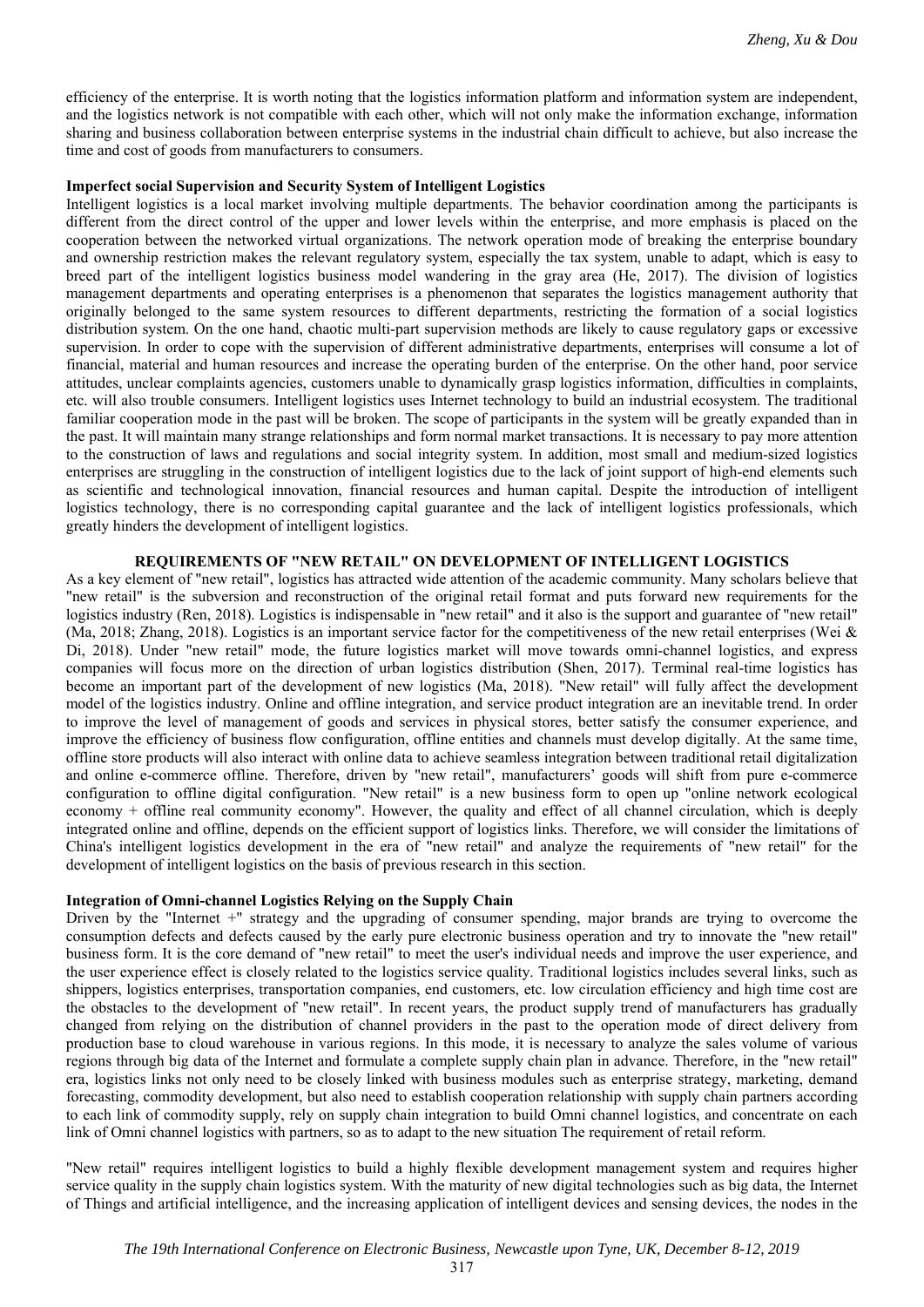intelligent logistics system of the supply chain will be aware of the information in "new retail" sector It will be more sensitive, and internal companies in the supply chain can change production strategies and development strategies quickly and at any time according to external incentives, and more adapt to the needs of "new retail" market development.

# **Order-driven Precise Logistics Service**

Under the development model of "new retail", intelligent logistics must be upgraded from supply-driven to demand-driven. At present, the asymmetry of information in the logistics system leads to the delay of information transmission in the logistics system, and upstream and downstream companies in the supply chain cannot respond quickly to market demand, resulting in high logistics costs. With the application of the new generation of digital technology, once information can be circulated at high speed between nodes in the supply chain, each enterprise can quickly grasp the market demand and take differentiated measures according to the different needs of consumers. Quick response can be achieved by intelligent logistics services. "New retail" emphasizes the high integration of online and offline and logistics, in which logistics is the media to realize the organic connection between online and offline and an important link for "new retail" to achieve the goal of zero inventory. Therefore, under the "new retail" background, the focus of intelligent logistics is not only to improve speed and efficiency, but also to help operators reduce inventory backlog.

In addition, the core of "new retail" is accurate recording, analysis and prediction of consumer behavior, as well as accurate supply chain logistics services based on customer personalized demand. This requires that logistics can accurately predict sales volume, allocate inventory according to effective orders, accelerate circulation, quickly respond to goods sent to consumers, improve user experience, and reduce inventory costs of businesses. Therefore, the logistics industry needs to reform, innovate, transform and upgrade according to the requirements of the "new retail" business form, and provide timely and accurate logistics services according to the generation of effective orders from users. Specifically, according to the order quantity, it is directly sent from the factory or the place of origin to the logistics of the user's destination area, removing the unnecessary links in the middle, completing the whole operation process with the fastest speed and the least cost, realizing the seamless connection between retail and logistics process, and providing accurate logistics services for businesses and consumers.

# **High-strength Urban Distribution Carrying Capacity**

According to the report of the China Institute of Intelligent Logistics, the average daily express delivery volume of express service companies across the country has exceeded 100 million pieces since May 2017, marking that China has entered the "100 million pieces era" of single-day delivery. With the accelerated development of e-commerce and "new retail", the number of delivery orders for express delivery services will continue to increase. Consumers' individual needs for delivery speed and service quality will place stringent requirements on urban delivery capabilities. After the goods arrive at the distribution center through the logistics trunk line, they are delivered to the target customers through the city distribution enterprises or express companies. Urban distribution business mainly includes distribution center to stores and distribution center to end consumers. With the development of "new retail" business form, the business volume from distribution center to community stores, Business District stores and specialty stores will increase rapidly than in the past, which needs to match the high-strength urban distribution carrying capacity.

At present, the existing urban distribution enterprises and express companies mainly focus on the logistics distribution business from the distribution center to the end consumers, but still need to improve the distribution efficiency. Accordingly, many city distribution enterprises and express companies are less involved in the business from distribution center to stores. With the rapid development of the Internet economy and the continuous acceleration of urbanization, the status of end logistics, which is often referred to as the "last mile" problem, has become increasingly prominent. In January 2018, the General Office of the State Council issued the "Opinions on Promoting the Coordinated Development of E-commerce and Express Logistics", stating that "reinforcement of service innovation and enhancement of end-logistics service capabilities". Express delivery and e-commerce, etc. face the "last mile" of logistics, and in semi-open spaces such as more vertical communities, campuses, and industrial parks, there is also a large demand for express delivery. However, under the background of "new retail" business, the business from the distribution center to the store will be an important market in the field of urban distribution logistics in the future, which requires the existing urban distribution or express companies to seize the opportunity, actively respond, and "implant" Internet technologies such as big data and Internet of Things into the logistics storage system, and improve the logistics response speed and service level through intelligence. In May 2015, the State Council issued a notice on the issuance of "Made in China 2025", which states that it is necessary to coordinate the layout and promote the research and development and industry of intelligent vehicles, intelligent construction machinery, service robots, intelligent appliances, intelligent lighting appliances, wearable devices and other products. Therefore, in order to alleviate the shortcomings of distribution services, intelligent logistics robots will become an important supplement for terminal distribution in the future.

# **REALIZATION PATH OF INTELLIGENT LOGISTICS IN THE "NEW RETAIL" ERA**

In the "new retail" era, intelligent logistics is a mid-leap upgrade of the traditional logistics model, an advanced stage of the development of the logistics industry, and an important extension of the development of integrated logistics. Intelligent logistics should be supported by digital technology, with modern logistics management systems as the core, and achieve high integration of production, processing, sales, and distribution in accordance with "new retail" requirements. In the process of connecting with various subsystems, we must attach importance to the intelligent role of "smart" systems, connect supply chain enterprises in the form of automation and intelligence, and realize the internal resource sharing and information exchange of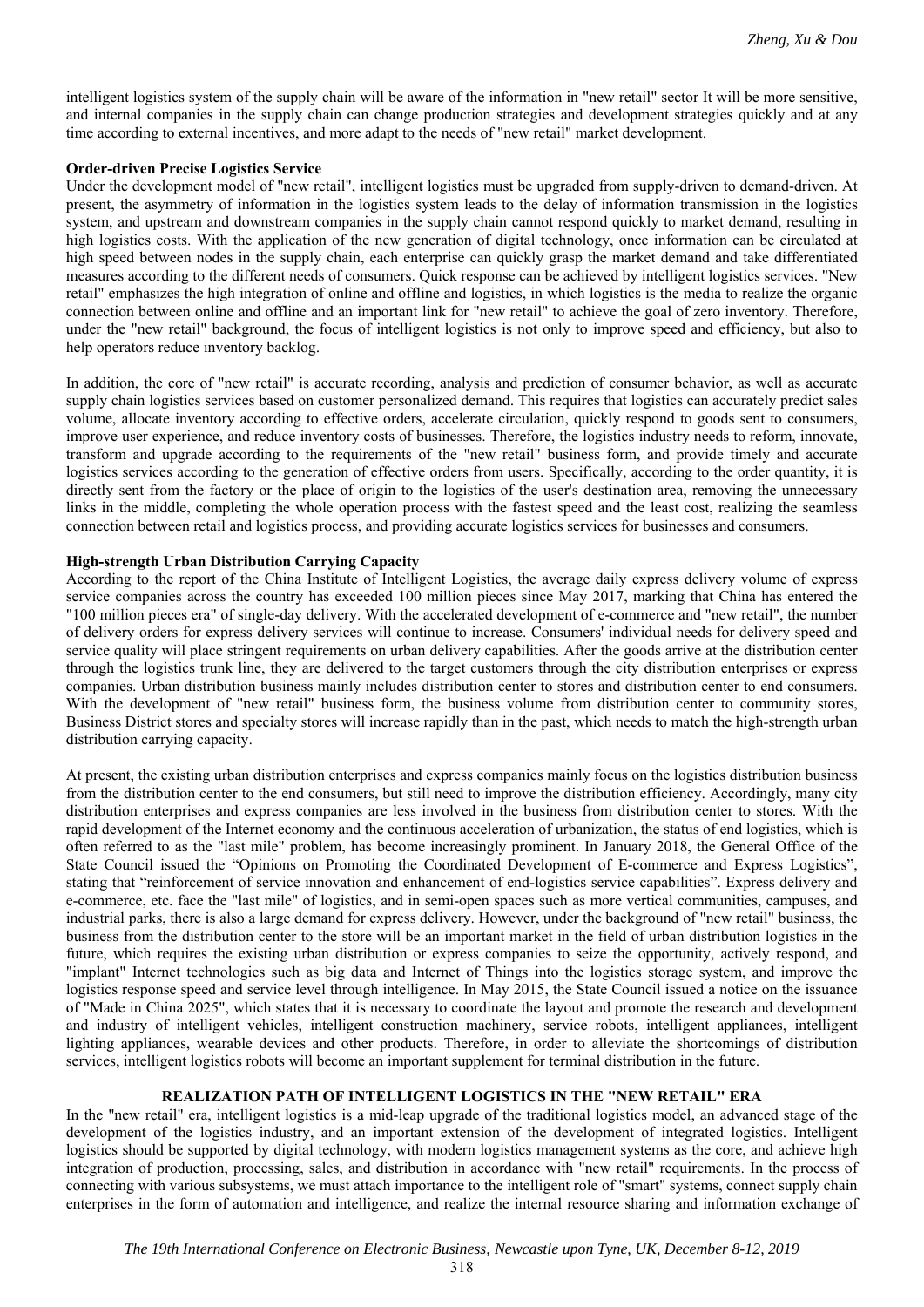the supply chain ecosystem. The development of logistics enterprises is limited, the logistics information standard, information platform, supervision and security system are backward, and the lack of logistics professionals restricts the development of "new retail". The traditional logistics configuration mode obviously cannot bear the demands of "new retail". Therefore, considering the current constraints in the development of logistics, combined with the new requirements of the "new retail" business form for logistics efficiency and service quality, a three in one intelligent logistics realization path of "government guided accelerating the construction of intelligent logistics infrastructure, market led construction of intelligent logistics information platform, and social co governance construction of intelligent logistics security system" is constructed to finally meet the new demands of logistics The overall goal of retail high-quality support is shown in Figure 1.



Figure 1: Framework of intelligent logistics implementation path in the era of "new retail".

# **Government Guidance to Accelerate Construction of Intelligent Logistics Infrastructure**

In 2016, the general office of the State Council clearly pointed out the importance of "Internet +" efficient logistics to the economic development of the whole society in the "Internet plus" efficient logistics implementation opinion. In 2017, the integration and innovation of AI and logistics industry was emphasized in the new generation AI development plan. Under the background of "new retail", intelligent logistics has become the trend of structural reform and innovation and upgrading in China's logistics industry. The construction of intelligent logistics system needs to find the entry point to serve the local economy, and the government promotes and supports a number of major forces in the transformation and upgrading of the logistics field (Yu & Wang, 2015). Although in recent years, China's logistics infrastructure has achieved a leap forward development, and the logistics infrastructure network has been basically formed, there is still a big gap between China's logistics development and the requirements of "new retail" economic development mode. It is necessary to speed up the construction of intelligent logistics infrastructure from multiple levels, such as the layout of cross regional logistics hub, regional logistics distribution and commercial logistics warehousing distribution.

# *Strengthening the construction of cross-regional and national intelligent logistics infrastructure*

To achieve high-quality logistics support for "new retail", relevant departments must formulate and implement intelligent logistics development strategies, formulate special plans for intelligent logistics, compile a road map for intelligent logistics technology and equipment, and carry out major intelligent technology and equipment technology breakthroughs. From the logistics industry strategic planning, resource allocation and other macro level guidance, speed up the construction of the national intelligent logistics backbone network, synchronously improve the level of logistics modernization software and hardware. He (2019) scientifically planned and implemented the layout of national logistics hubs and strengthened the supporting construction of various hub facilities in inland regions of the central and western regions, large and medium-sized consumer cities, and key manufacturing industrial clusters. At the same time, according to the national consumption upgrade strategy, focus on promoting the development of consumer logistics; in accordance with the strategy of revitalizing the countryside, build an agricultural and rural logistics service system; and rely on the "Belt and Road" to increase investment in the construction of international transport trunk routes, and use cross-border e-commerce to promote international express Development, speed up the layout of overseas warehousing, and use cross-border logistics networks to drive domestic enterprises to expand overseas.

# *Guidance of regional intelligent logistics infrastructure construction*

Support and cultivate a number of advanced intelligent logistics leading enterprises, creatively use the investment promotion means of logistics industry chain to build intelligent logistics industry cluster and promote the upgrading and transformation of intelligent logistics park, promote the integration of local highway port into Logistics Park. We must attach importance to strengthening the construction of digital logistics infrastructure, build a logistics Internet, guide the development of online and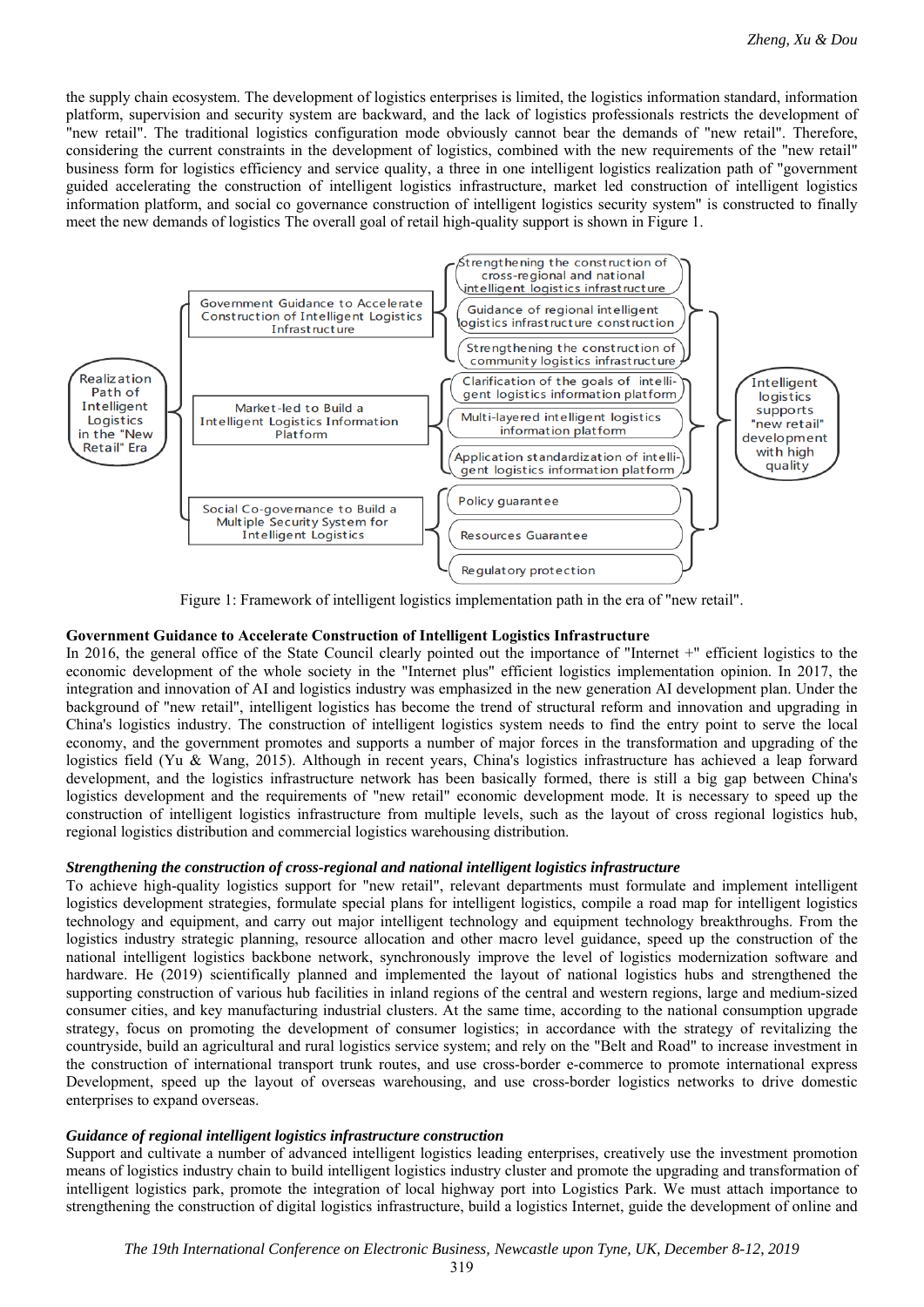offline integration of infrastructure, and pay attention to releasing the convergence effect of the park to a greater extent. At the same time, we should encourage the logistics distribution centers around the city to carry out the storage automation transformation, improve the efficiency of urban logistics operation, improve the coverage and accuracy of the logistics Internet, and promote the transformation and upgrading of the logistics park to the supply chain logistics integrator, so as to meet the development requirements of "new retail" relying on the supply chain to build the omni-channel logistics.

## *Strengthening the construction of commercial logistics infrastructure*

Facing the market opportunities brought by intelligence, the government should strengthen policy support, encourage enterprises to realize the intelligence of logistics equipment from various fields such as storage equipment, transportation equipment and operating system, and at the same time, promote enterprises to use the new generation technologies such as mobile Internet and big data to accelerate the innovation and development of intelligent logistics terminal products, and encourage community business circles to lay out public warehousing distribution centers To improve the level of information sharing, reduce the waste of repeated construction resources, take the intelligent express of modern high-end industries such as national intelligent logistics backbone network, comprehensively improve efficiency and reduce cost, and truly realize the deep integration of modern logistics, online service and offline experience. At the same time, we should encourage the construction of backbone logistics information platforms, promote the comprehensive connection of logistics elements, and implement digital and intelligent transformation projects for small and medium-sized logistics enterprises.

## **Market-led to Build an Intelligent Logistics Information Platform**

In order to adapt to the needs of "new retail" market for customer personalized service, the operation basis of logistics service depends on the level of information technology. Only when the logistics information is open, transparent and fully shared, can the seamless connection between retail and logistics be truly realized. According to the needs of "new retail" market, the construction of intelligent logistics information platform needs to consider the design of platform objectives, business architecture and application standards.

## *Clarification of the goals of the intelligent logistics information platform*

In July 2016, the National Development and Reform Commission issued the "Internet +" Efficient Logistics Implementation Opinions, which proposed "to form an intelligent logistics ecosystem based on the Internet, open sharing, win-win cooperation, efficient and convenient, green and safe, and the efficiency of logistics efficiency has greatly improved". From the perspective of the goal design of intelligent logistics information platform, we should use new IT technologies such as big data, cloud computing, artificial intelligence, etc. to open up information connectivity channels, establish an open and shared logistics information platform, and provide all kinds of enterprises in the supply chain with omni-channel Logistics problem-solving solutions, so as to achieve service integration, process visualization, electronic transactions and operation standardization and customer service personalized design goal, to meet "new retail" demand for intelligent logistics precision service and efficient operation.

# *Multi-layered intelligent logistics information platform*

From the perspective of business architecture of intelligent logistics information platform, we should focus on business construction from multiple levels of industrial management and control, supply chain management and enterprise operation according to market demand, and reasonably and scientifically organize according to the business characteristics of each level. Industrial management and control is based on the design of goods category, flow direction and supply demand from the perspective of brand goods circulation; supply chain management is mainly designed from three aspects of supply, production and marketing; business layer focuses on the design of enterprise warehousing, distribution, transportation and other basic logistics business and process control, decision optimization, information release and other aspects. In addition, the business structure of intelligent logistics can also be expanded from horizontal, vertical, and spatial dimensions according to the type of internal node enterprises to achieve development, transformation and upgrading. Vertically, we can provide customization and R & D services. Horizontally, it can provide services such as supply chain finance, credit evaluation, and risk assessment. In space, global supply chain logistics and global value chain logistics can be built.

## *Application standardization of intelligent logistics information platform*

The formulation of intelligent logistics industry standards is conducive to achieving technological and business connections, promoting the direct connection of intelligent logistics systems to the outside world, and smoothly adding external information into the supply chain system. From the standpoint of the application of intelligent logistics information platform, the future logistics industry, manufacturing industry, e-commerce, AI should be highly integrated into the "Internet +". According to the market supply and demand mechanism, price mechanism and incentive mechanism, we should formulate the logistics information collection standards such as barcode, RFID technology, and standardize the docking and information exchange between different links of information systems. In terms of technology, the application standards in all links of logistics business shall be unified, the construction of intelligent logistics standardization system shall be accelerated, and the construction of intelligent logistics information sharing platform shall be promoted At the same time, communication channels are built between users and platform business design through communication devices such as computers, mobile phones, telephones, etc., and intelligent logistics information technology is applied to complete information capture, information preprocessing, data storage and exchange, data analysis and mining, and data prediction, so as to finally realize the intelligent control of brand goods circulation, supply chain management and enterprise management.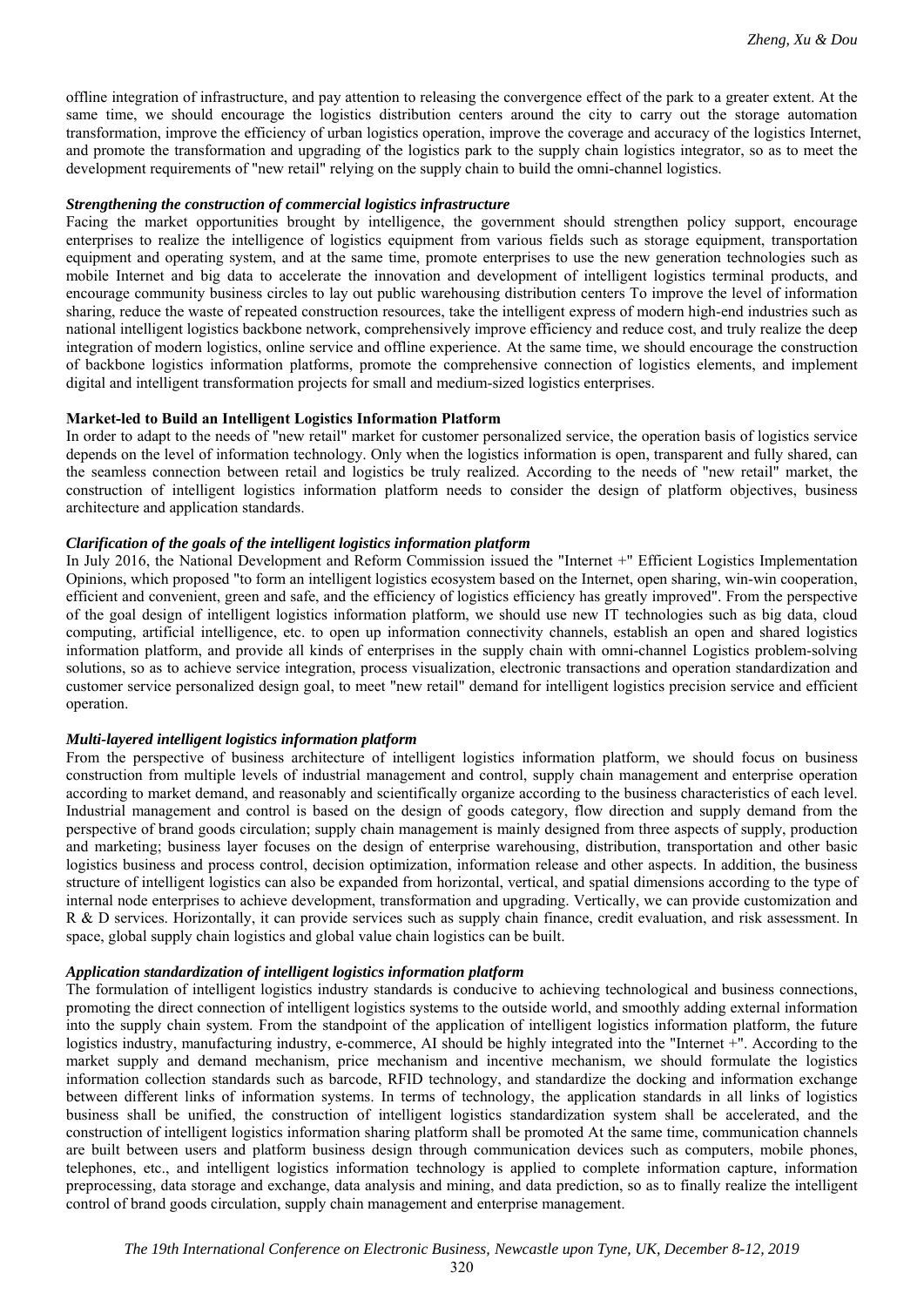# **Social Co-governance to Build a Multiple Security System for Intelligent Logistics**

The infrastructure construction and information sharing platform construction of intelligent logistics are inseparable from the support of modern finance, scientific and technological innovation, human resources and other high-end production factors, and need the extensive support of all sectors of society and all parties. Intelligent logistics has become an important hand in the supply side structural reform of China's logistics industry (He, 2017). Governments at all levels, financial departments, relevant enterprises, social and public services and other relevant institutions should work together to co govern, and provide guarantee for the better development of intelligent logistics from policy, resources, supervision and other aspects.

# *Policy guarantee*

The impact of technology on the logistics industry from all aspects of warehousing, transportation and distribution has become a key tool for reducing costs and increasing efficiency in the logistics industry. In recent years, the Chinese government has issued a number of policies to promote logistics cost reduction and efficiency, vigorously promote the innovation of the logistics industry, and will have a profound impact on the development of intelligent logistics. The government should do a good job in the overall layout of the development of intelligent logistics from the strategic level, draw up the overall planning and route design of the development of intelligent logistics, coordinate the work of all functional departments, and comprehensively formulate the relevant management systems and guidelines conducive to the formation of a good incentive mechanism, coordination mechanism and supervision mechanism, so as to create a good policy environment for the development of intelligent logistics. We need to study and formulate new supporting policies in response to emerging situations and problems, carry out digital governance of the platform, and innovate government supervision platforms and platform management companies' supervision methods (He, 2019).

## *Resources Guarantee*

The government should introduce fiscal and taxation guidance policies, provide financial support for the development of the intelligent logistics real economy through a multi-pronged approach such as fiscal investment, financial support, and tax incentives, and solve digital governance issues and policy obstacles in new technologies, new models, and new formats. We need to encourage social capital to set up industrial investment funds and promote innovation in intelligent logistics models. We should set up intelligent logistics development and innovation guidance fund, encourage enterprises to innovate and develop intelligent logistics facilities, equipment and information system, promote the construction of intelligent logistics innovation projects and intelligent logistics entrepreneurial park; colleges and universities should actively cooperate with the government, enterprises and logistics associations Training institutions work together to develop intelligent logistics talents training programs suitable for the development of China's current logistics industry in combination with the requirements of the development of "new retail" business forms, so as to make the relevant education and industry demand well connected in talent construction (Fu, 2018), and learn from the advanced successful experience of foreign countries, accelerate the cultivation and introduction of high-end intelligent logistics talents, and improve China's intelligent logistics talents Market mechanism of services.

## *Regulatory protection*

The "13th Five-Year Plan" for the development of express delivery industry requires that the application of modern information technologies such as mobile Internet, Internet of Things, big data, cloud computing, virtual reality, artificial intelligence, etc. in enterprise management, market services, and industry supervision be strengthened. Therefore, we need to carry out digital governance of the platform and innovate the supervision method of the government supervision platform and platform management enterprises. In view of the shortcomings of the current development of intelligent logistics which is neglected in supervision, it is necessary to formulate relevant supervision laws as soon as possible, clarify the contents and methods of supervision, build a socialized credit system, prevent and resolve risks, and maintain the market environment of fair competition of intelligent logistics. A professional logistics supervision department should be established to strengthen service supervision in the logistics industry, and relevant functional departments should formulate unified standards to increase investigation and punishment of line violations in the logistics industry. At the same time, we must give full play to the role of industry associations in serving logistics companies and industries, build an indicator system, policy system, standard system, statistical system, performance evaluation system that meets the requirements for high-quality logistics development, and improve the industry supervision system and Governance mechanism.

## **CONCLUSIONS**

The application of intelligent logistics in different scenarios makes it more flexible and more responsive than traditional mature logistics systems in terms of efficiency, cost and user experience. Intelligent logistics has become the guiding force for industrial development, and it is the only way for the development of China's logistics industry. "New retail" is the product of the era when e-commerce, physical retail and modern logistics innovation and transformation are integrated. The development of "new retail" and intelligent logistics integrates business flow, logistics, information flow, and capital flow into a new supply chain. The "retail + supply chain ecosystem" model is the road to future development. "New retail" relies on omni-channel logistics based on supply chain integration, order-driven precision logistics services, and high-strength urban distribution carrying capacity, which has brought huge impacts and development opportunities to the logistics industry. At present, China's intelligent logistics has limitations both in terms of logistics infrastructure construction, logistics information services, and regulatory guarantee systems, which restricts the development process of "new retail". In order to realize the high-quality